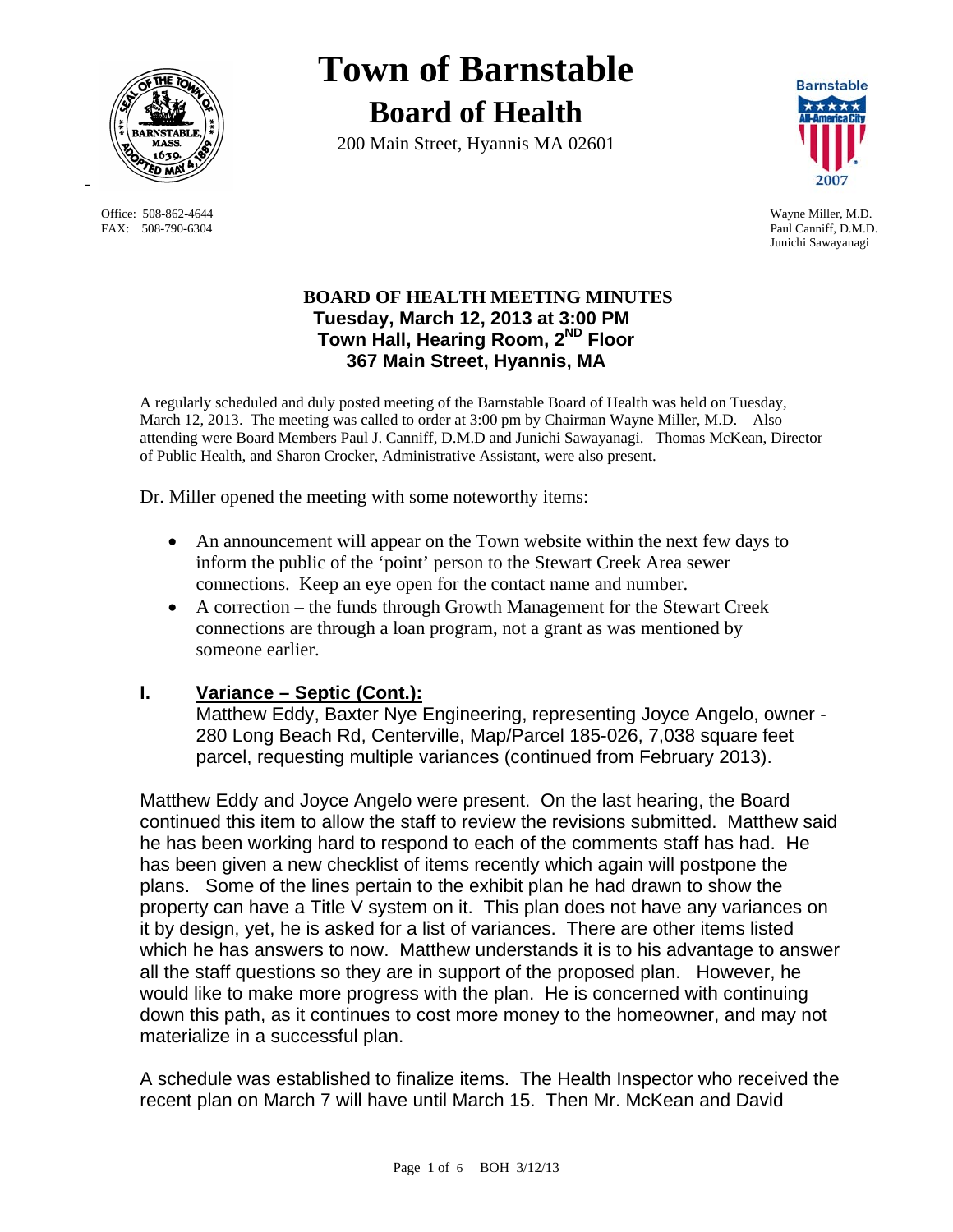Stanton will meet with Mr. Eddy on March 18 or March 19 with comments. Matthew will then submit a final plan on April 1<sup>st</sup> before the final staff meeting on April 3<sup>rd</sup>.

Upon a motion duly made by Dr. Canniff, seconded by Mr. Sawayanagi, the Board voted to continue this to the April 9, 2013 Board meeting. (Unanimously, voted in favor.)

## **II. Septic Variance – New:**

A. Darren Meyer representing Margaret Savery, owner – 16 Route 130, Cotuit, Map/ Parcel 010-009, 2.52 acre parcel, multiple variances, failed septic.

Mr. Meyers presented 4 green cards, abutters notified (Exhibit 1)

Mr. McKean said the staff had no issues with the plan. It is a repair of a failed system and it is a maximum feasible plan.

Dr. Miller asked the distance to ground water. Darren said the ground water is 30 feet down and the system is 12 feet above that.

The owner's well is 131 feet from the septic system vs. the required 150 feet. Dr. Miller suggested a well water test be done as protection – this is not a requirement. Darren Meyer duly noted.

Upon a motion duly made by Junichi Sawayanagi, seconded by Dr. Canniff, the Board voted to grant the variances listed on plan dated 2/25/13 with the following conditions: (1) record a 3 bedroom deed restriction at the Barnstable County Registry of Deeds, and (2) submit an official copy of the deed restriction to the Public Health Division. (Unanimously, voted in favor.)

B. Arlene Wilson representing Robin and Marcia Brown, Trustees – 250 Smoke Valley Road, Osterville, Map/Parcel 097-002, 5.8 acre parcel, multiple variances, house addition, failed septic.

Arlene Wilson presented the plan. She specified that even though the plan has a variance listed, she does not believe it is necessary. She handed out the definition of a coastal bank from the State (Exhibit 2), which stated that a coastal bank means the seaward face.

Mr. McKean said the staff was notified by the Conservation Commission that the property needed a coastal bank variance.

There are currently two buildings: the main house (3 bedrooms, and a building referred as a Boat House (with a 1 bedroom –living quarters). The applicant is interested in building a third structure referred to as the guest house. It is proposed that each of the three buildings will have three bedrooms for a total of 9 bedrooms. This is consistent with the plan submitted earlier (August 2012).

Upon a motion duly made by Dr. Canniff, seconded by Mr. Sawayanagi, the Board voted to obtain clarification from DEP as to whether a coastal bank variance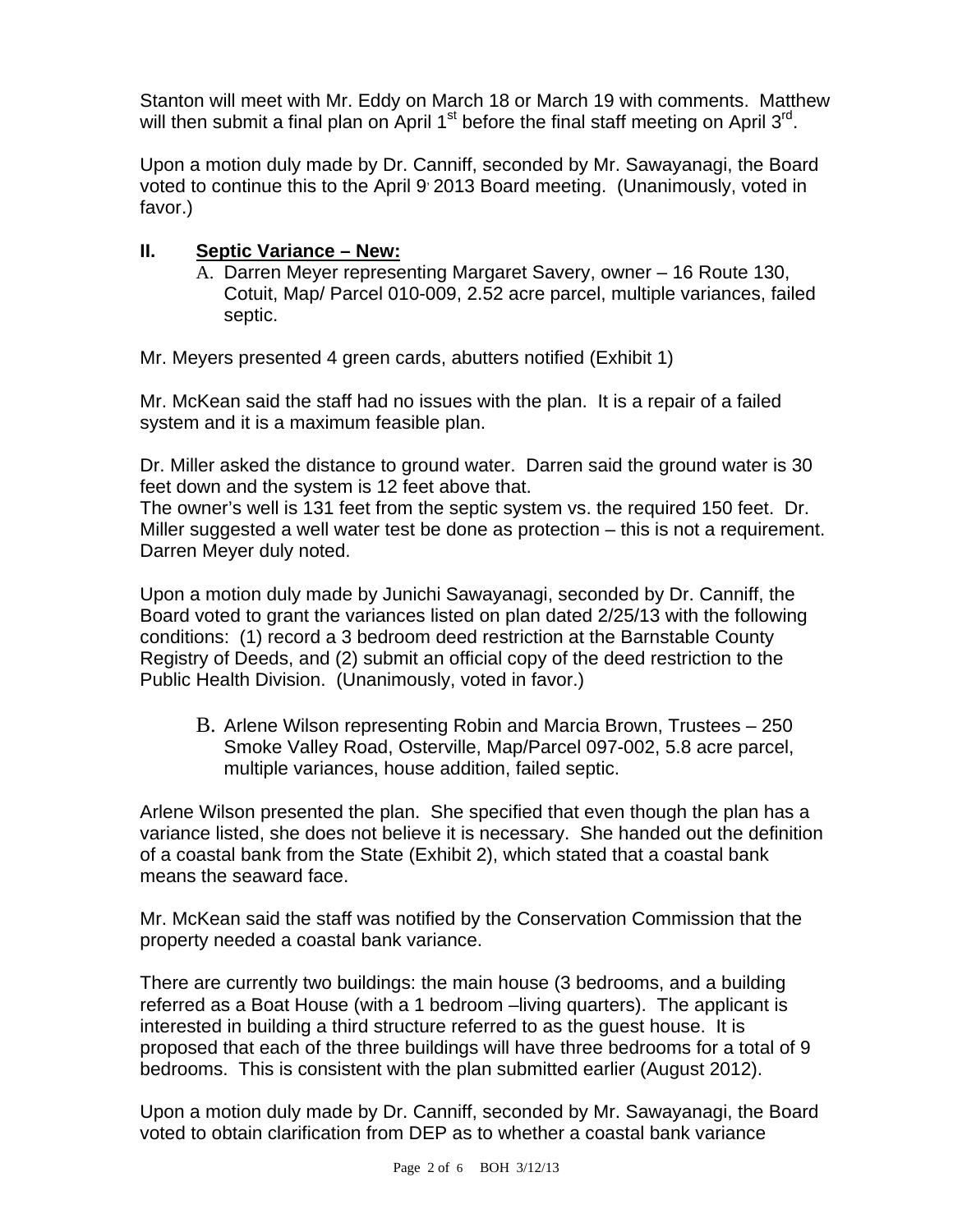applies as the side of the slope is seaward and would not cause the system to become more exposed. If the DEP determines a coastal bank variance is not required, then the previous determination (August 2012) would stand as granted. If the DEP believes a coastal variance is required, the applicant must come back to the Board for a re-vote. (Unanimously, voted in favor.)

## **III. Food Variance (New):**

A. Ming Gu, assuming lease at Hot Diggity Dog, 569 Main St, Unit D-11, Hyannis. grease trap variance.

Bill McKenzie, Commercial Real Estate Broker, was present along with the owner, Ming Gu and son Fang Tao. The property is estimated to have 30 seats, inside and out.

Bill McKenzie asked the Board to reconsider the prior vote on this property. The new owners had wanted a new lease. It was not given. They have assumed the lease from the prior owner. The owner has put all of her savings into the purchase and they do not understand why they would be asked to install the grease trap creating such a hardship.

The Board explained that DPW has expressed concern for the sewer pipes and expressed an interest in not allowing grease trap variances at food establishments on town sewer. Dr. Miller and Dr. Canniff stated that the Board had gone against the wishes of the DPW on the last approval and had approved the prior tenant to continue their operation with the variance at this location, under very specific guidelines. At that time, the Board stated that if the food operation had a new owner or a new business or the lease expired, they would be required to install a grease trap at that time, as requested by the DPW.

Upon a motion duly made to grant the variance of the grease trap by Dr. Canniff, seconded by Mr. Sawayanagi, the Board declined. (Unanimously, voted NOT in favor – the variance was denied.)

B. Terri Perry, owner, Café Crumb, 846 Main Street, Osterville, proposing additional pre-made items to menu and use of a heating element.

Dr. Miller asked what is under the sink right now. Mr. McKean stated there is only a standard plumbing drain in the floor, no in-ground grease trap outside and no grease recovery device is used at this time. Mr. McKean pointed out that the sign posted outside the establishment lists many more foods than the Board had originally approved of.

Terri Perry was present. She explained that nothing is going down the drain. The soup kettle is just wiped out. The coffee grinds are wiped out of the coffee maker, as well. She said she is following the requirements specifying no foods are put down the drain. She does have a three-bay sink, and hot water and soap is used after the food is wiped out.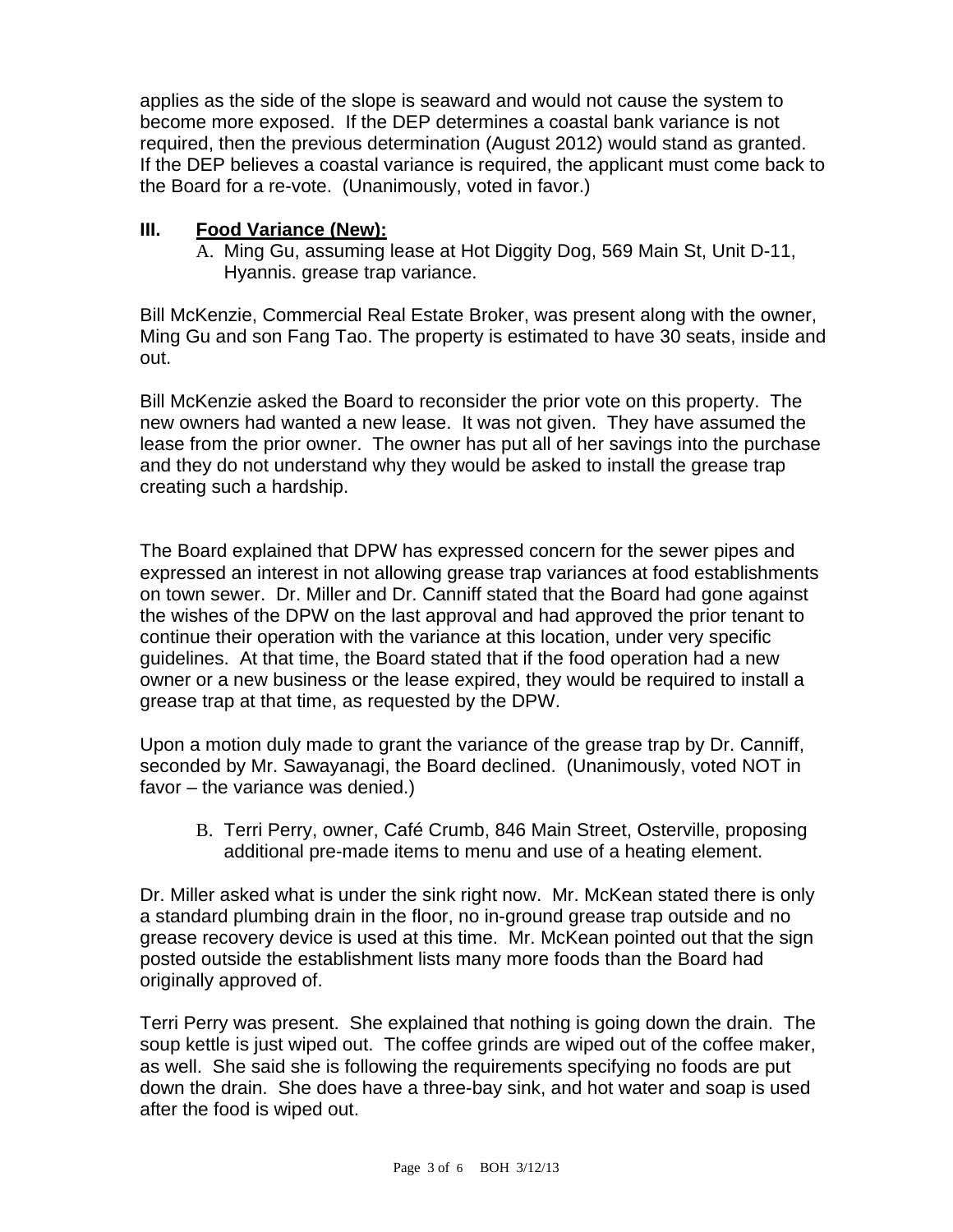Mr. Sawayanagi believes the three-bay sink is only large enough to wash glasses. It is not suitable to adequately wash pots and pans. Mr. Sawayanagi stated that there is still grease going down the drain. Dr. Miller agreed.

Terri said she is using the paper plates and plastic utensils as required on her current variance. She had interpreted the variance to mean she was just not allowed to prepare foods on location. She stated she found a commercial kitchen and went there to prepare the foods, then brought them in.

The Board believes a minimum of a grease recovery device is necessary to handle the presented menu.

Upon a motion duly made by Dr. Miller to grant the addition of the listed items to Café Crumb's approved menu (Exhibit 3), seconded by Dr. Canniff, the Board declined. (Unanimously voted to not grant the additional menu items)

If Terri Perry is interested in bringing in other menu items, not listed today, or if she is interested in installing a grease recovery device and applying for a variance for that, she would need to come back to the Board.

# **IV. Food – Temporary Food Event:**

Lachlan Youngs for Baybridge event "Community Gathering" on Town Green, 367 Main Street, Hyannis, on Saturday, April 13, 2013, with one vendor, Common Grounds, serving vegetarian stew and baked goods.

The Board requested that the Health Division receive the servsafe of the person who attends (if different from the submitted servsafe), along with an allergy certificate for that person.

Upon a motion duly made by Mr. Sawayanagi, seconded by Dr. Canniff, the Board voted to grant the temporary food event with the condition that the Public Health Division receives the servsafe and allergy certificates for the person who will be present at the event. (Unanimously, voted in favor.)

### **V. Old / New Business:**

A. Approval of the Minutes February 12, 2013.

Upon a motion duly made by Mr. Sawayanagi, seconded by Dr. Caniff, the minutes were accepted with two changes: 1) under page 5, item #A, Perry's – first sentence should read….to operate a business with a toilet facility variance (not grease trap variance), and 2) bottom of page 2, second sentence, legal suggests we hold off as it is unclear. (Unanimously, voted to accept minutes with changes.)

B. Correspondence – Stewart Creek Project – Jeanne Walsh Fisher

To the Board:

Thank you for your hard work and consideration for the residents of Stewarts Creek. This is very refreshing particularly the much improved communications that have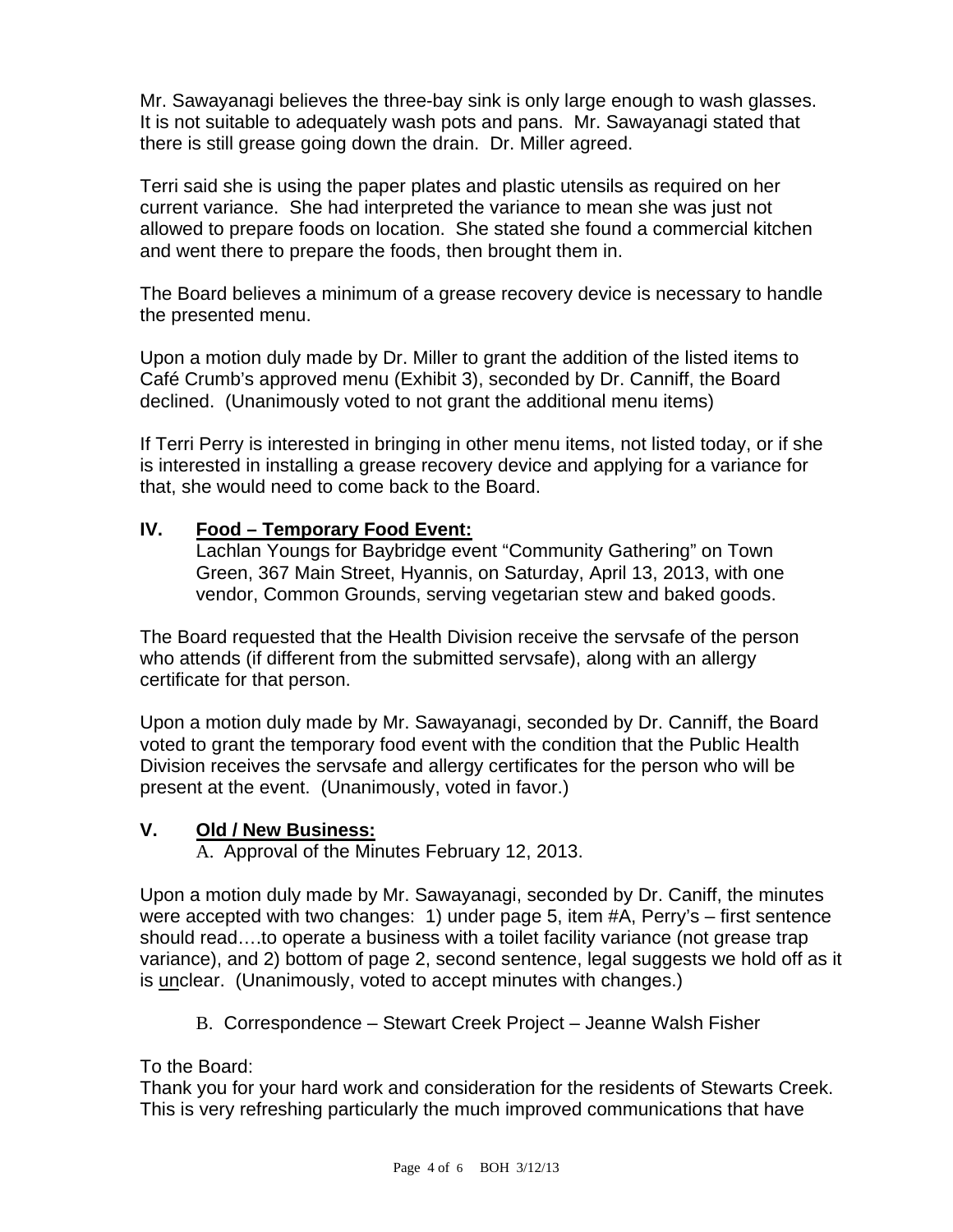resulted with your input at meetings. It is nice to view my town as friendly to me instead of an adversary. Keep up the good work. Sincerely, Jeanne Walsh Fisher.

C. Correspondence – Craigville Cottage Owners Association, gas leak unresolved by National Grid.

The Board received acknowledgement from the Association that the matter has been resolved and National Grid replaced over 700 feet of pipe.

D. Correspondence – Asim Jamal proposing different kinds of Middle Eastern Herbal Teas and Middle Eastern Hydro Herbal Hookah.

Asim Jamal was present and read his letter to the Board stating that he is interested in bringing some Middle Eastern culture to the town and suggests a tobacco free hookah lounge with Middle Eastern music and hydro-herbal hookah and belly dancing. Hookah is the name of a large water pipe that originated in India but gained popularity in the Middle Eastern countries. Smoking the hookah is a social event. Hydro-herbal infuses herbal senses. It is 100% tobacco free.

David Wood, owner of Puff the Magic was present. Puff the Magic is the only smoking bar in town as it was established before the non-smoking regulation came out. David spoke of how he worked with the Board at the time the original tobacco regulation went in. He stated that Article 371.15 defines smoking as "having in your possession, or lighting, a pipe, cigar or cigarette". So it doesn't matter what is in the pipe, it all falls under "smoking". Mr. Wood said they had introduced a hookah pipe to his establishment, then, decided against it. He was not comfortable with the sharing of the pipe and the possible sharing of illness. He said they are very hard to keep clean as they have long hoses, etc. They have discontinued the use of it.

Mr. Wood said he has two concerns: 1) if someone is permitted to have a hookah pipe, how could the Town enforce it if that establishment started using tobacco in the hookah pipe? Secondly, he is concerned anything which may tarnish his good reputation.

Dr. Miller said he researched the internet, etc, and believes our local regulation governs anything smoked through a pipe under it. He will have the Legal Department review it as well. Dr. Miller said that the State's definition of smoking is any inhaling of a combustible material.

Dr. Canniff and Mr. McKean agreed with Dr. Miller's interpretation of the smoking regulations. They agree it does not matter whether there is tobacco or herbal. Anything inhaled through a pipe falls under the tobacco regulations.

Mr. McKean said that the only place where it would be allowed would be on a designated patio/area outside. He is aware that there is a person who is currently considering proposing hookah be smoked on a patio area. Dr. Miller said the Board will have to review any health issues which may exist using a hookah pipe.